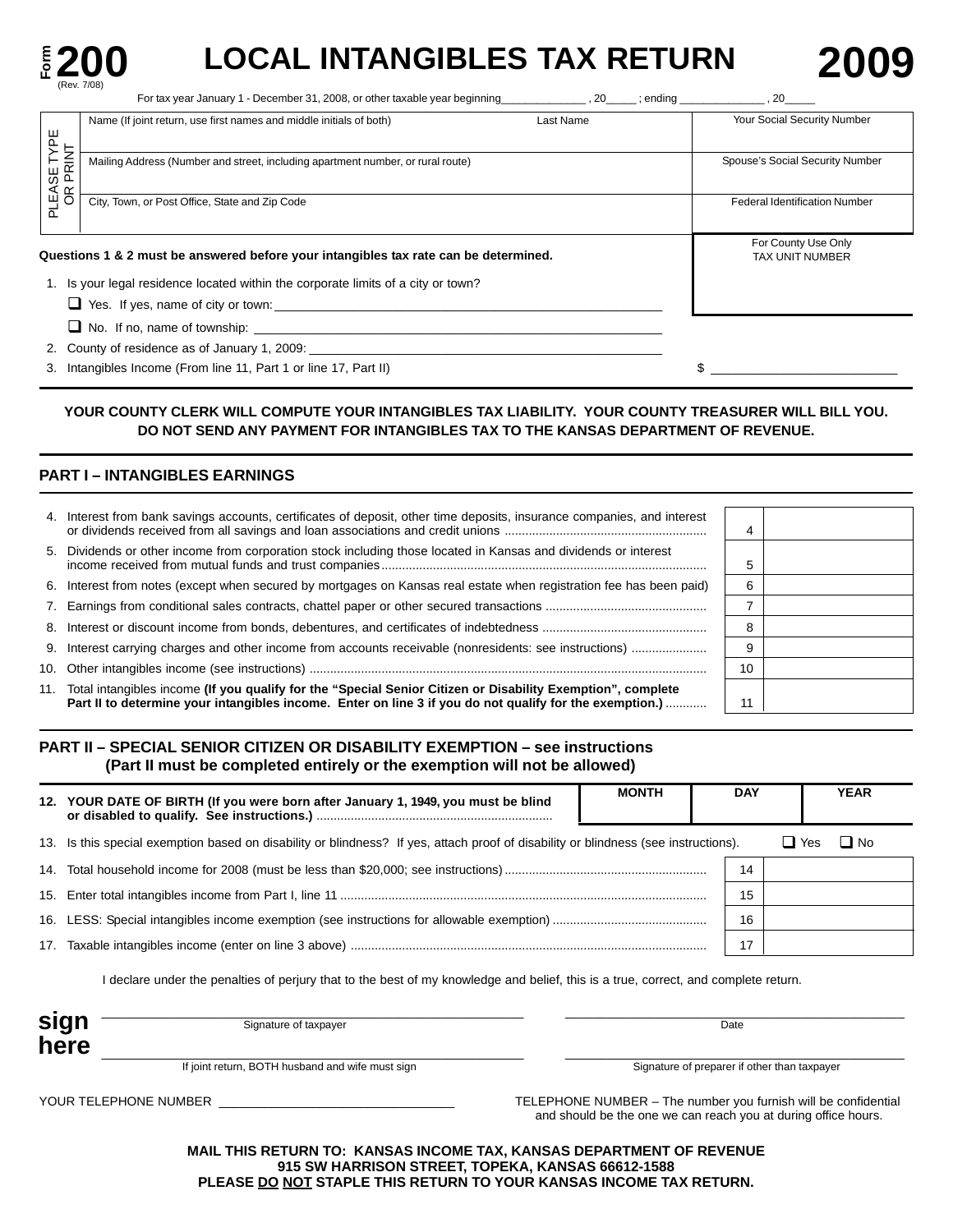## **INSTRUCTIONS FOR 2009 LOCAL INTANGIBLES TAX RETURN**

The intangibles tax is a local tax levied on gross earnings received from intangible property such as savings accounts, stocks, bonds, accounts receivable, and mortgages. It is not to be confused with the state income tax which is used to support state government.

**WHO MUST FILE INTANGIBLES TAX.** All Kansas residents and corporations owning taxable property and every nonresident owning accounts receivable or other intangible property with a Kansas business situs, receiving earnings from this property during the calendar year or fiscal year ending in 2008, must file a Form 200. **If you live in an area that has no intangibles tax, or your tax due is less than \$5, you do not have to file a Form 200.** 

Individuals or corporations having intangible earnings shall be deemed to have received these earnings at the individual's dwelling or the corporation's principal business office, within the State of Kansas. The earnings are then subject to intangibles tax if the individual's dwelling or the corporation's principal office is within a jurisdiction which has imposed the local intangibles tax. Parents of minors owning intangible property, conservators, trustees, beneficiaries of trusts, executors, administrators, receivers, and certain agents are required to file a Form 200. Senior citizens or disabled persons are also required to file a Form 200, but may be entitled to a special senior citizen or disability exemption, explained in Part II.

**EXEMPT INTANGIBLES INCOME.** Intangibles tax does not apply to: interest on notes secured by Kansas real estate mortgages on which a registration fee has been paid; earnings on individual retirement and Keogh accounts and other qualified retirement plans; bonds and other evidences of indebtedness issued by the federal government, the State of Kansas or any of its municipal or taxing subdivisions, certain distributions of subchapter S corporations; certain reimbursements of interest paid on notes, the proceeds of which were the source of funds for another note; and dividends from stock of a bank, savings and loan association or regulated investment company located in Kansas or from doing business in Kansas. National bank associations, state banks, federal and state chartered savings and loan associations, trust companies, credit unions, and certain non-profit corporations operating or providing hospitals, psychiatric hospitals, adult care homes, private children's homes and housing for the elderly are exempt from intangibles tax.

**WHEN AND WHERE TO FILE.** If you have intangibles income, a Form 200 must be filed with the Kansas Department of Revenue (KDOR) on or before April 15, 2009 (there are no provisions for extensions of time to file Form 200). **Do not enclose Form 200 with your Form K-40.** The county clerk will compute your tax and you will be billed by your local county treasurer in November 2009. If your return is delinquent, interest and/or penalty may be assessed by the county treasurer's office. This would be included in your tax billing when you receive it. If your intangibles tax is less than \$5, you will not be billed. Do not send any payment for intangibles tax to KDOR.

**AMENDED RETURNS.** To correct an error on a Form 200 that has already been filed, complete another Form 200 with the correct information and write "AMENDED" across the top. Attach a letter explaining the correction.

## **SPECIFIC LINE INSTRUCTIONS**

**HEADING:** Print or type your name, address and Social Security number(s) or tax identification number. If your accounting records are maintained by *fiscal year*, indicate your fiscal year in the space provided above your name.

**LINE 1:** Mark the appropriate box. If YES, enter the name of the city or town where your residence is located. If NO, enter the name of the township where your residence is located. **Do not** enter both a city and a township name.

**LINE 2:** Enter the name of the county in which your residence is located.

**LINE 3:** Enter the intangibles income computed in Part I, line 11; or, if you qualify for the special senior citizen or disability exemption, enter the amount from Part II, line 17.

#### **PART I - INTANGIBLES EARNINGS**

**There are no exemptions or deductions allowable to reduce total gross earnings as reported on this return.** 

**LINE 4:** Enter interest or other income received or credited to your account from bank savings accounts, bank checking accounts, certificates of deposits, and other time deposits, regardless of the bank's location or when the security was owned. Also, enter any interest or dividends received or credited to your account by savings and loan associations and credit union regardless of location. Enter all interest received or credited to your account from funds left on deposit with insurance companies. Any interest received from the federal government is non-taxable and should not be reported on line 4.

If you incurred a penalty for early withdrawal of funds, report only the amount of interest actually received from each account. If the penalty incurred is greater than the amount of interest, the excess penalty cannot be used to reduce income from other sources.

 for co-ops based on business done with the co-ops. Also enter all investment LINE 5: Enter all dividends or other income received or credited to your account from corporation stocks, regardless of where the corporation is located. Do not report dividends from insurance policies or patronage dividends income received from all mutual funds and trust companies. Do not report capital gains.

LINE 6: Enter all interest, discount interest, or other earnings received from notes receivable, unless the notes are secured by a Kansas mortgage on which a mortgage registration fee has been paid. Do not report the principal from notes or loans.

**LINE 7:** Enter all interest or other income received from notes or accounts which are secured by conditional sales contracts or chattel mortgages.

**LINE 8:** Enter interest or discount income received from bonds and debentures. Income from bonds issued by states or their political subdivisions other than Kansas are subject to tax.

**LINE 9:** Enter all interest, carrying charges, or other earnings from accounts receivable received during the tax year, regardless of when the account was opened or closed. Nonresidents must report all income which has a Kansas business situs.

LINE 10: Enter all other income from intangible property which is not included on lines 4 through 9. This includes taxable intangible income from trusts, estates, brokerage accounts, etc.

**LINE 11:** Add lines 4 through 10 and enter the result on line 11. If you do not qualify for the special senior citizen or disability exemption (see Part II), enter this amount on line 3.

#### **PART II - SPECIAL SENIOR CITIZEN OR DISABILITY EXEMPTION**

**WHO MAY QUALIFY.** To be eligible for the special intangibles income exemption found at K.S.A. 12-1,109(c)(1), you must be 60 years of age or older on or before January 1, 2009; **or** have been disabled or blind during all of 2008, regardless of age; AND have a household income of \$20,000 or less. If your total household income for 2008 is between \$15,000 and \$20,000, the \$5,000 intangibles income exemption is reduced by the amount your total income exceeds \$15,000. If married, only one spouse can claim the special intangibles income exemption. This special exemption cannot be claimed for a decedent who died prior to January 1, 2009.

**LINE 12:** Enter the month, day, and year of your birth.

LINE 13: To claim the special exemption for a disability or blindness, you must have been disabled or blind during the entire year of 2008. If you are filing as a disabled person, attach a copy of your Social Security certification of disability letter showing proof that you received Social Security benefits during the entire year of 2008 based upon your disability. If you are not covered by Social Security, you must furnish medical proof that your disability has qualified you as a disabled person under the provisions of the Social Security Act. If you are blind, submit a visual acuity statement from your doctor.

**LINE 14:** Add the total income received from ALL sources during 2008 by you, or you and your spouse. Include wages, Social Security (except Social Security Disability payments), railroad retirement, and any other pension income; interest, dividends, salaries, commissions, fees, bonuses, tips and any gain from the sale of property. Include also your share of income received from partnerships, estates, trusts and royalties, net rental income, and business or farm income. Net operating losses and net capital losses may not be used to reduce total income. If this total is greater than \$20,000, stop here and enter the amount from line 11 of Part I on line 3.

**NOTE:** If the amount on line 14 is less than \$30,301, you may qualify for a food sales tax refund on Form K-40. You may also qualify for a homestead refund (K-40H) or property tax refund for low income seniors (K-40PT ) if your *household* income is less than \$29,701. These forms are available by calling the department's voice mail forms request line at (785) 296-4937.

**LINE 15:** Enter the total intangibles income from Part I, line 11.

**LINE 16:** If your total household income on line 14 is \$15,000 or less, enter \$5,000 on line 16. If line 14 is greater than \$15,000 but less than \$20,000, subtract the amount over \$15,000 from \$5,000, and enter the result on line 16. Example: If line 14 is \$18,000, enter \$2,000 on line 16.

**LINE 17:** Subtract line 16 from line 15 and enter the result on line 17 and on line 3. This is your taxable intangibles income.

**TAXPAYER ASSISTANCE.** If you need assistance in completing your Intangibles Tax Return, Form 200, call the department at 785-368-8222.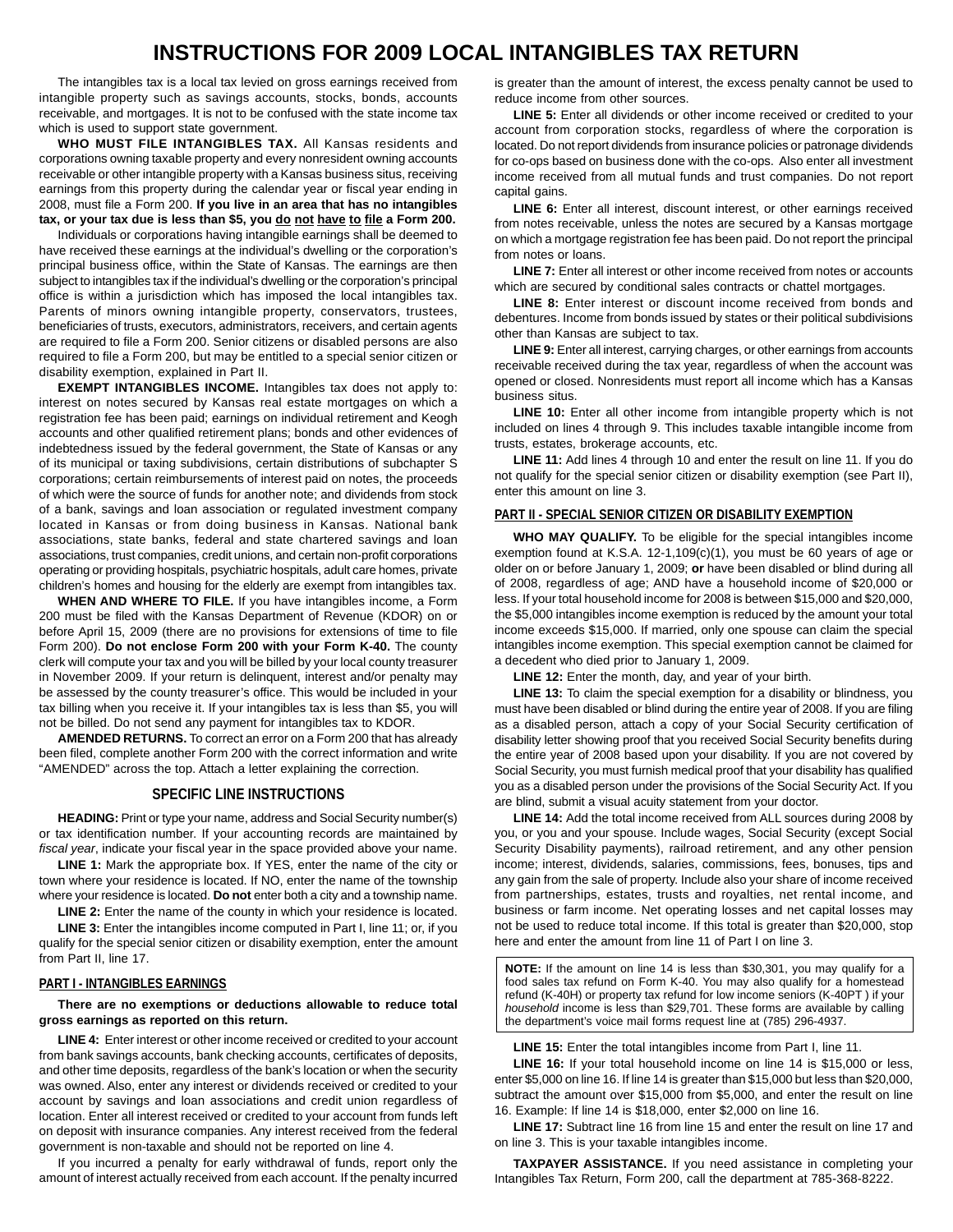## **2009 INTANGIBLES TAX RATES**

The following list shows the 2009 Intangibles Tax Rates as provided by the county clerks. The list shows the rate of tax imposed by the counties as well as any city/township rate. If your city/township is not listed, you may still be required to file a return to determine the county portion of the intangibles tax. The Intangibles Tax Return (Form 200) must be filed with the Kansas Department of Revenue on or before April 15, 2009. The county clerk will compute your intangibles tax liability and the county treasurer will bill you at a later date.

**IMPORTANT NOTE:** This list contains only those rates of which the Department of Revenue has been notified as of July 15, 2008. If you believe the tax rate for your area is different, please contact your county clerk.

## **The following counties (and cities and townships therein) have imposed no intangibles tax:**

#### **ATCHISON COUNTY**

| Atchison County Intangibles-0% |      |
|--------------------------------|------|
| Cities                         | Rate |
|                                |      |
|                                |      |
| Townships                      | Rate |
| Grasshopper Twp 2.25           |      |
| Kapioma Twp 2.25               |      |
|                                |      |
|                                |      |
|                                |      |

## **BARBER COUNTY**

|  |  | Barber County Intangibles—0% |  |
|--|--|------------------------------|--|
|--|--|------------------------------|--|

| Townships            | Rate |
|----------------------|------|
|                      |      |
|                      |      |
|                      |      |
| Nippawalla Twp  2.25 |      |
|                      |      |
|                      |      |

## **BROWN COUNTY**

Brown County Intangibles—0%

| Townships | Rate |
|-----------|------|
|           |      |
|           |      |
|           |      |
|           |      |
|           |      |
|           |      |
|           |      |
|           |      |

#### **CHASE COUNTY**

| Chase County Intangibles—.75% |      |
|-------------------------------|------|
| Townships                     | Rate |
|                               |      |

## **CHEYENNE COUNTY**

| Cheyenne County Intangibles—.75% |      |
|----------------------------------|------|
| <i>Cities</i>                    | Rate |
|                                  |      |
| Townships                        | Rate |
| Benkelman Twp 2.25               |      |
|                                  |      |

## **CLARK COUNTY**

| Clark County Intangibles—.75% |      |
|-------------------------------|------|
| <b>Cities</b>                 | Rate |
|                               |      |
|                               |      |
| <b>Townships</b>              | Rate |
|                               |      |
|                               |      |
|                               |      |

## **CLAY COUNTY**

|        | Clay County Intangibles—.75% |
|--------|------------------------------|
| Cities | Rate                         |
|        |                              |

## Longford ...................................... 2.25 **CLOUD COUNTY**

| Cloud County Intangibles—.75% |
|-------------------------------|
|                               |

| Cities           | Rate |
|------------------|------|
|                  |      |
|                  |      |
|                  |      |
| <b>Townships</b> | Rate |
|                  |      |
|                  |      |
|                  |      |
|                  |      |
|                  |      |

#### **COWLEY COUNTY**

Cowley County Intangibles—.75%

| <b>Cities</b>       | Rate |
|---------------------|------|
|                     |      |
| Townships           | Rate |
|                     |      |
|                     |      |
| Fairview Twp 2.25   |      |
|                     |      |
|                     |      |
| Ninnescah Twp 2.25  |      |
|                     |      |
| Rock Creek Twp 2.25 |      |
|                     |      |

| <b>ELLIS COUNTY</b>     | <b>KIOWA COUNTY</b>       | <b>SEDGWICK COUNTY</b>  |
|-------------------------|---------------------------|-------------------------|
| <b>FINNEY COUNTY</b>    | <b>LEAVENWORTH COUNTY</b> | <b>SEWARD COUNTY</b>    |
| <b>FRANKLIN COUNTY</b>  | LINN COUNTY               | <b>SHAWNEE COUNTY</b>   |
| <b>GEARY COUNTY</b>     | <b>LYON COUNTY</b>        | <b>SHERIDAN COUNTY</b>  |
| <b>GRANT COUNTY</b>     | <b>MIAMI COUNTY</b>       | <b>SHERMAN COUNTY</b>   |
| <b>GREENWOOD COUNTY</b> | <b>MONTGOMERY COUNTY</b>  | <b>STANTON COUNTY</b>   |
| <b>HAMILTON COUNTY</b>  | <b>MORRIS COUNTY</b>      | <b>STEVENS COUNTY</b>   |
| <b>HASKELL COUNTY</b>   | <b>MORTON COUNTY</b>      | <b>TREGO COUNTY</b>     |
| HODGEMAN COUNTY         | <b>OTTAWA COUNTY</b>      | WICHITA COUNTY          |
| <b>JACKSON COUNTY</b>   | POTTAWATOMIE COUNTY       | <b>WILSON COUNTY</b>    |
| <b>JEFFERSON COUNTY</b> | <b>ROOKS COUNTY</b>       | <b>WOODSON COUNTY</b>   |
| <b>JOHNSON COUNTY</b>   | <b>SALINE COUNTY</b>      | <b>WYANDOTTE COUNTY</b> |
| <b>KINGMAN COUNTY</b>   | <b>SCOTT COUNTY</b>       |                         |

| Silverdale Twp  2.25 |  |
|----------------------|--|
|                      |  |
| Walnut Twp2.25       |  |

## **DECATUR COUNTY**

Decatur County Intangibles—0%

| <b>Cities</b> | Rate |
|---------------|------|
|               |      |
|               |      |
| Townships     | Rate |
|               |      |
|               |      |
|               |      |
|               |      |
|               |      |
|               |      |
|               |      |
|               |      |
|               |      |
|               |      |
|               |      |
|               |      |
|               |      |

## **DICKINSON COUNTY**

|  |  | Dickinson County Intangibles-75% |
|--|--|----------------------------------|
|--|--|----------------------------------|

| <b>Townships</b>  | Rate |
|-------------------|------|
|                   |      |
|                   |      |
|                   |      |
|                   |      |
|                   |      |
| Sherman Twp  2.25 |      |
|                   |      |
|                   |      |

## **DONIPHAN COUNTY**

| Doniphan County Intangibles-75% |      |
|---------------------------------|------|
| Cities                          | Rate |
|                                 |      |
|                                 |      |
|                                 |      |
|                                 |      |
|                                 |      |
|                                 |      |
|                                 |      |
|                                 |      |

| <b>Townships</b> | Rate |
|------------------|------|
|                  |      |
|                  |      |

## **ELLSWORTH COUNTY**

| Ellsworth County Intangibles-75% |      |
|----------------------------------|------|
| Townships                        | Rate |
|                                  |      |
| Black Wolf Twp  2.25             |      |
|                                  |      |
|                                  |      |
|                                  |      |
|                                  |      |
|                                  |      |

#### **FORD COUNTY**

Ford County Intangibles—0%

| <b>Townships</b> | Rate |
|------------------|------|
|                  |      |
|                  |      |
|                  |      |
|                  |      |
|                  |      |
|                  |      |
|                  |      |
|                  |      |
|                  |      |

#### **GOVE COUNTY**

Gove County Intangibles—.75%

| Cities               | Rate |
|----------------------|------|
|                      |      |
|                      |      |
|                      |      |
|                      |      |
|                      |      |
| Townships            | Rate |
|                      |      |
|                      |      |
|                      |      |
|                      |      |
| Grainfield Twp  2.25 |      |

## **GRAHAM COUNTY**

| Graham County Intangibles—.75% |      |
|--------------------------------|------|
| <b>Townships</b>               | Rate |
|                                |      |
|                                |      |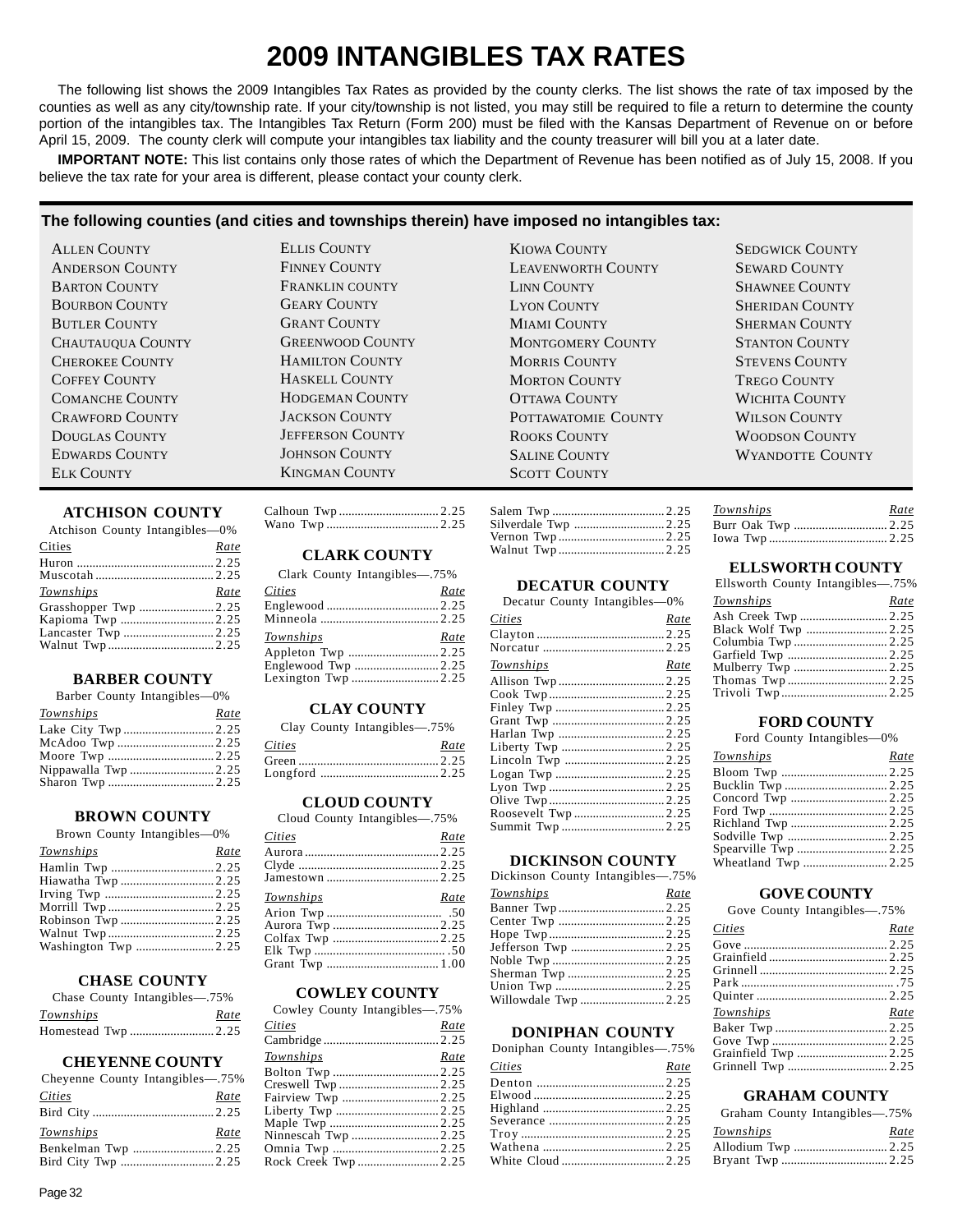#### **GRAY COUNTY**

Gray County Intangibles—0%

| Cities             | Rate |
|--------------------|------|
|                    |      |
|                    |      |
|                    |      |
|                    |      |
|                    |      |
| Townships          | Rate |
|                    |      |
|                    |      |
|                    |      |
| Montezuma Twp 2.25 |      |

## **GREELEY COUNTY**

Greeley County Intangibles—0%

| Cities | Rate |
|--------|------|
|        |      |

#### **HARPER COUNTY**

Harper County Intangibles—0%

| <b>Cities</b> | Rate |
|---------------|------|
|               |      |
|               |      |
| Townships     | Rate |
|               |      |
|               |      |
|               |      |

## **HARVEY COUNTY**

Harvey County Intangibles—0%

| Cities    | Rate |
|-----------|------|
|           |      |
| Townships | Rate |
|           |      |
|           |      |
|           |      |
|           |      |
|           |      |
|           |      |
|           |      |

#### **JEWELL COUNTY**

Jewell County Intangibles—.75%

| Rate                 |
|----------------------|
|                      |
|                      |
|                      |
|                      |
| Rate                 |
|                      |
| Burr Oak Twp  2.25   |
|                      |
|                      |
| Harrison Twp  1.00   |
|                      |
|                      |
|                      |
|                      |
| Limestone Twp2.25    |
|                      |
|                      |
|                      |
| Whitemound Twp  2.25 |
|                      |

## **KEARNY COUNTY**

|        | Kearny County Intangibles—0% |
|--------|------------------------------|
| Cities | Rate                         |
|        |                              |

## **LABETTE COUNTY**

Labette County Intangibles—0% *Cities Rate*  Mound Valley ............................... 2.25

#### **LANE COUNTY**

| Lane County Intangibles—.75% |      |
|------------------------------|------|
| Townships                    | Rate |
|                              |      |
| White Rock Twp 2.25          |      |

#### **LINCOLN COUNTY**

| Lincoln County Intangibles—.75% |      |
|---------------------------------|------|
| Cities                          | Rate |
|                                 |      |
| Townships                       | Rate |
|                                 |      |
| Pleasant Twp  2.25              |      |
|                                 |      |
|                                 |      |

#### **LOGAN COUNTY**

Logan County Intangibles—.75%

| Cities                    | Rate |
|---------------------------|------|
|                           |      |
|                           |      |
| Townships                 | Rate |
|                           |      |
|                           |      |
|                           |      |
|                           |      |
| Russell Springs Twp  2.25 |      |
|                           |      |
|                           |      |

## **MARION COUNTY**

| Marion County Intangibles—.75% |      |
|--------------------------------|------|
| Cities                         | Rate |
|                                |      |
|                                |      |
|                                |      |
| Townships                      | Rate |
|                                |      |
|                                |      |
| Peabody Twp  2.25              |      |

#### **MARSHALL COUNTY**

Marshall County Intangibles—.75%

| Cities                     | Rate |
|----------------------------|------|
|                            |      |
|                            |      |
|                            |      |
|                            |      |
| Summerfield  2.25          |      |
|                            |      |
|                            |      |
| <b>Townships</b>           | Rate |
|                            |      |
|                            |      |
| Blue Rapids City Twp  1.25 |      |
|                            |      |
| Clear Fork Twp  2.25       |      |
|                            |      |
| Cottage Hill Twp2.25       |      |
| Elm Creek Twp2.25          |      |
|                            |      |
|                            |      |
| Herkimer Twp 2.25          |      |
|                            |      |
| Marysville Twp2.25         |      |
|                            |      |
|                            |      |
|                            |      |
| Richland Twp 2.25          |      |
|                            |      |
| St. Bridget Twp2.25        |      |
|                            |      |
| Waterville Twp  2.25       |      |

## **McPHERSON COUNTY**

McPherson County Intangibles— .75%

| Townships                    | Rate |
|------------------------------|------|
|                              |      |
|                              |      |
| Empire Twp  1.00             |      |
| Groveland Twp  2.25          |      |
| Gypsum Creek Twp  2.25       |      |
|                              |      |
|                              |      |
|                              |      |
| Little Valley Twp  2.25      |      |
|                              |      |
| Marquette Twp  2.25          |      |
|                              |      |
|                              |      |
|                              |      |
| New Gottland Twp  2.25       |      |
|                              |      |
| South Sharps Creek Twp  2.25 |      |
|                              |      |
|                              |      |
| Turkey Creek Twp 2.25        |      |
|                              |      |

## **MEADE COUNTY**

Meade County Intangibles—.75%

| Townships             | Rate |
|-----------------------|------|
| Crooked Creek Twp2.25 |      |
|                       |      |
|                       |      |
|                       |      |
|                       |      |

## **MITCHELL COUNTY**

| Mitchell County Intangibles—.75% |      |
|----------------------------------|------|
| Cities                           | Rate |
|                                  |      |
|                                  |      |
|                                  |      |
|                                  |      |
| Townships                        | Rate |
|                                  |      |
|                                  |      |
| Bloomfield Twp  2.25             |      |
|                                  |      |
| Carr Creek Twp  2.25             |      |
|                                  |      |
|                                  |      |
|                                  |      |
| Glen Elder Twp  2.25             |      |
|                                  |      |
|                                  |      |
|                                  |      |
|                                  |      |
| Plum Creek Twp  2.25             |      |
| Round Springs Twp  2.25          |      |
|                                  |      |
| Solomon Rapids Twp  2.25         |      |
| Turkey Creek Twp 2.25            |      |
| Walnut Creek Twp  2.25           |      |

## **NEMAHA COUNTY**

| Nemaha County Intangibles-0% |      |
|------------------------------|------|
| Cities                       | Rate |
|                              |      |
| Townships                    | Rate |
|                              |      |
|                              |      |
|                              |      |
|                              |      |
|                              |      |
|                              |      |
|                              |      |
|                              |      |
|                              |      |
|                              |      |
|                              |      |

| Richmond Twp 2.25   |  |
|---------------------|--|
| Rock Creek Twp 2.25 |  |
|                     |  |

## **NEOSHO COUNTY**

Neosho County Intangibles—0%

| Townships | Rate |
|-----------|------|
|           |      |
|           |      |
|           |      |
|           |      |

## **NESS COUNTY**

Ness County Intangibles—.75%

| Cities    | Rate |
|-----------|------|
|           |      |
|           |      |
|           |      |
|           |      |
|           |      |
| Townships | Rate |
|           |      |
|           |      |
|           |      |
|           |      |
|           |      |
|           |      |
|           |      |
|           |      |
|           |      |
|           |      |
|           |      |

## **NORTON COUNTY**

| Norton County Intangibles—.75% |      |
|--------------------------------|------|
| Cities                         | Rate |
|                                |      |
| Townships                      | Rate |
|                                |      |

#### **OSAGE COUNTY**

Osage County Intangibles—0%

| Townships |  | Rate |
|-----------|--|------|
|           |  |      |
|           |  |      |
|           |  |      |

#### **OSBORNE COUNTY**

| Osborne County Intangibles-75% |  |
|--------------------------------|--|
| Cities<br>Rate                 |  |
|                                |  |
|                                |  |
|                                |  |
|                                |  |
| Townships<br>Rate              |  |
|                                |  |
|                                |  |
|                                |  |
|                                |  |
|                                |  |
|                                |  |
|                                |  |
| Hawkeye Twp 2.25               |  |
| Independence Twp 2.25          |  |
|                                |  |
| Kill Creek Twp  2.25           |  |
|                                |  |
|                                |  |
|                                |  |
|                                |  |
|                                |  |
|                                |  |
| Round Mound Twp2.25            |  |
|                                |  |
|                                |  |
|                                |  |
|                                |  |
|                                |  |

#### **PAWNEE COUNTY**

|           | Pawnee County Intangibles-0% |
|-----------|------------------------------|
| Townships | Rate                         |
|           |                              |